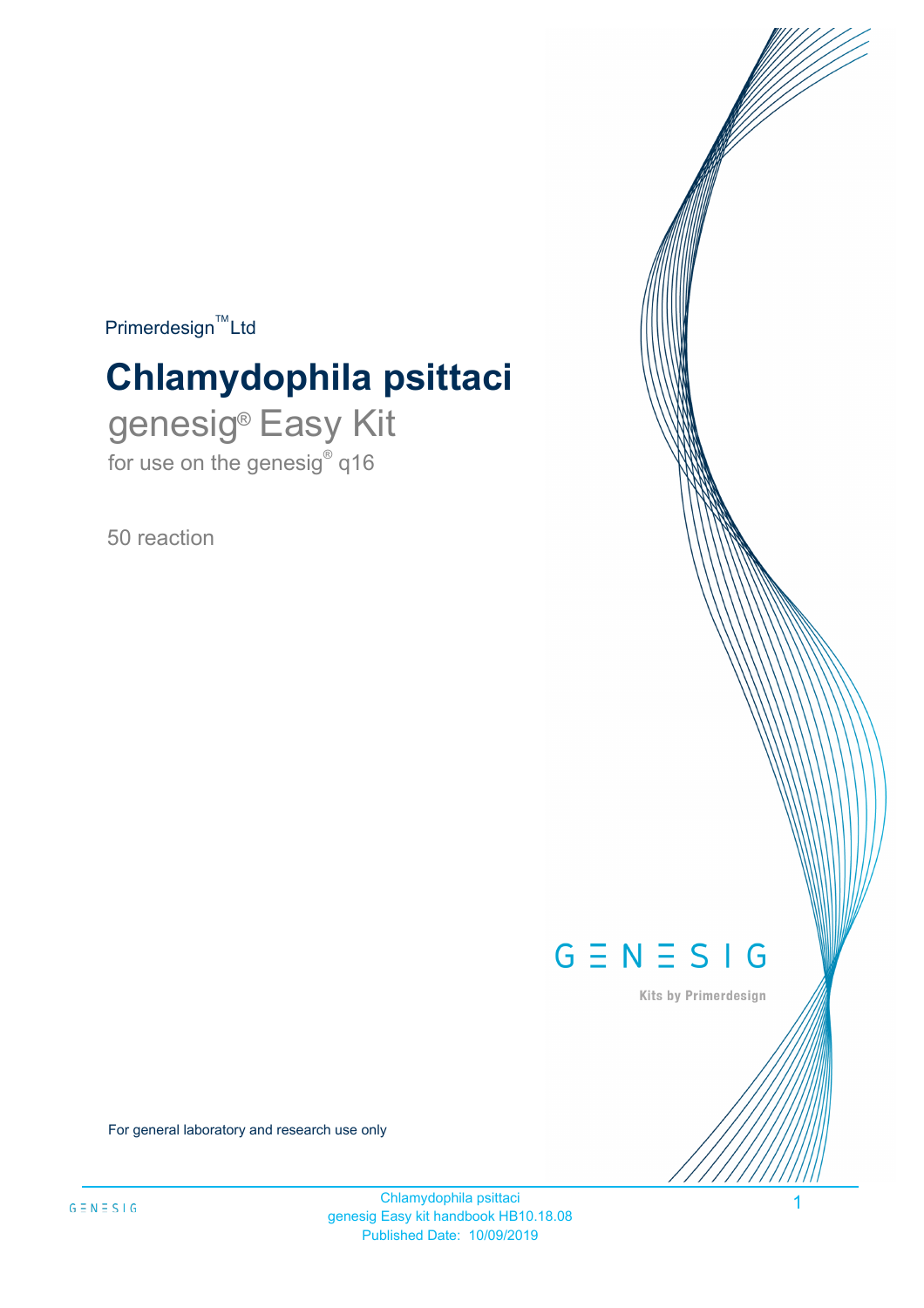# genesig® Easy: at a glance guide

#### **For each DNA test**

| Component               | Volume          | Lab-in-a-box pipette |  |
|-------------------------|-----------------|----------------------|--|
| C.psittaci reaction mix | 10 <sub>µ</sub> |                      |  |
| <b>Your DNA sample</b>  | 10 <sub>µ</sub> |                      |  |

#### **For each positive control**

| Component                 | Volume   | Lab-in-a-box pipette |  |
|---------------------------|----------|----------------------|--|
| C.psittaci reaction mix   | $10 \mu$ |                      |  |
| Positive control template | $10 \mu$ |                      |  |

#### **For each negative control**

| Component               | Volume          | Lab-in-a-box pipette |  |
|-------------------------|-----------------|----------------------|--|
| C.psittaci reaction mix | 10 <sub>µ</sub> |                      |  |
| <b>Water</b>            | $10 \mu$        |                      |  |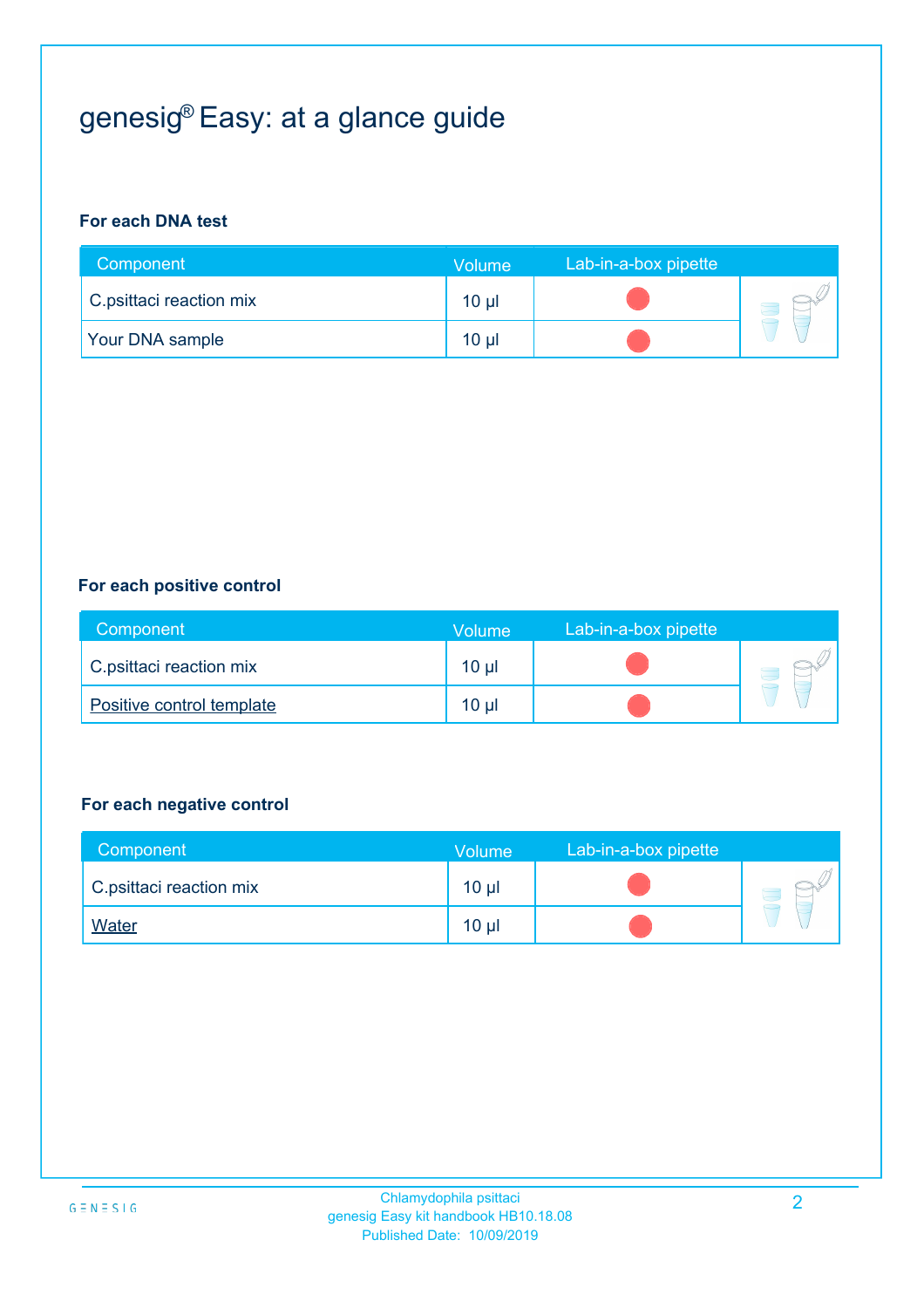## Kit Contents



### Reagents and equipment to be supplied by the user

#### **genesig® q16 instrument**

#### **genesig® Easy Extraction Kit**

This kit is designed to work well with all processes that yield high quality RNA and DNA but the genesig Easy extraction method is recommended for ease of use.

#### **genesig® Lab-In-A-Box**

The genesig Lab-In-A-Box contains all of the pipettes, tips and racks that you will need to use a genesig Easy kit. Alternatively if you already have these components and equipment these can be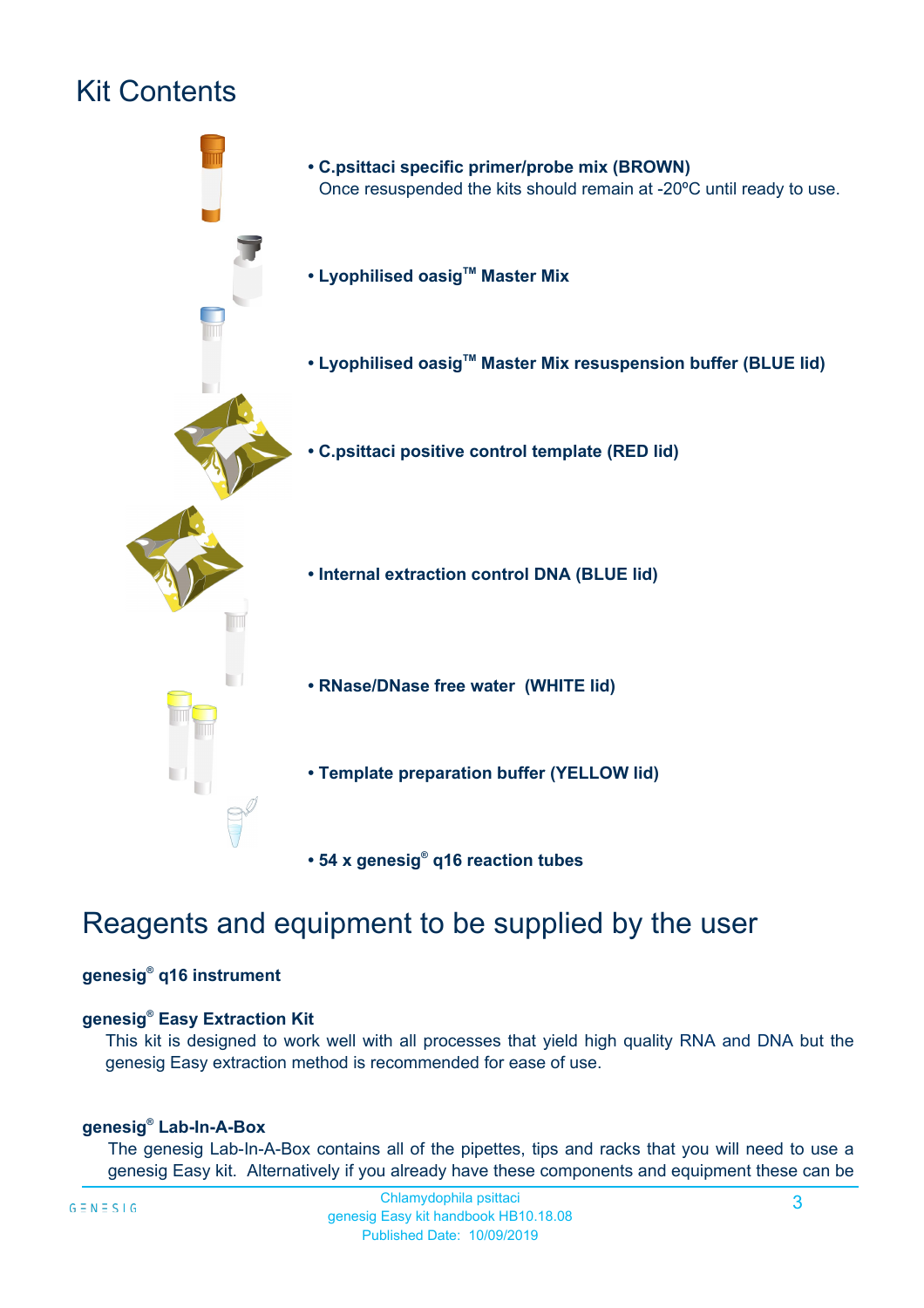## Step-by-step guide

### 1. Create your reaction mix



Use the blue pipette to transfer 500µl**\*** of the oasig Master Mix resuspension buffer into the tube of lyophilised oasig Master Mix and mix well by gently swirling. Then transfer all of that master mix into the brown tube labelled C.psittaci primers/probe.

**\***Transfering 525µl of the oasig Master Mix resuspension buffer to your oasig Master Mix (instead of the 500µl recommended above) will enable you to take full advantage of the 50 reactions by accounting for volume losses during pipetting. In order to do so with the genesig Easy fixed volume pipettes use 1x blue, 2x red and 1x grey pipettes to make the total volume. Please be assured that this will not adversely affect the efficiency of the test.

Cap and shake tube to mix. A thorough shake is essential to ensure that all components are resuspended. **Failure to mix well can produce poor kit performance.**

Leave to stand for 5 minutes. Now your reaction mix is ready to use.

Store the reaction mix in the freezer from hereon.

#### Top tip

- Ensure that the reaction mix is mixed thoroughly before each use by shaking.
- **•** Once resuspended do not expose genesig Easy kit to temperatures above -20°C for longer than 30 minutes at a time.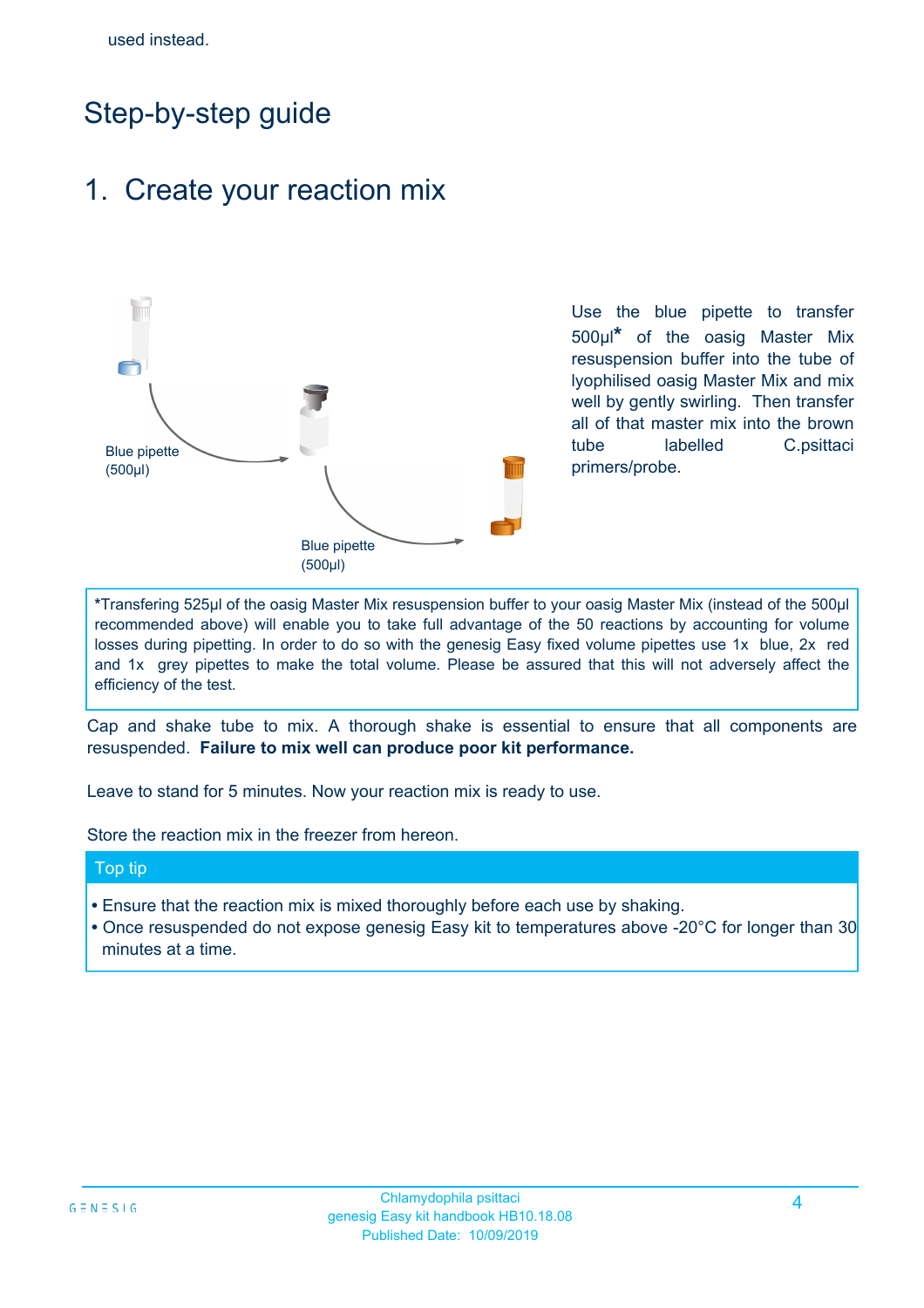# 2. Internal extraction control



Use the blue pipette to transfer 1000µl (2 x 500µl) of template preparation buffer into the Internal Extraction Control DNA tube. Cap and shake tube to mix.

Your kit contains Internal Extraction Control DNA. This is added to your biological sample at the beginning of the DNA extraction process. It is extracted along with the DNA from your target of interest. The q16 will detect the presence of this Internal Extraction Control DNA at the same time as your target. This is the ideal way to show that your DNA extraction process has been successful.

#### **If you are using an alternative extraction kit:**

Use the red pipette to transfer 10µl of Internal Extraction Control DNA to your sample **after** the lysis buffer has been added then follow the rest of the extraction protocol.

#### **If you are using samples that have already been extracted:**

Use the grey pipette to transfer 5µl of Internal Extraction Control DNA to your extracted sample.

### 3. Add reaction mix to all reaction tubes



For every reaction to be run, use the red pipette to add 10µl of your C.psittaci reaction mix to every tube.

#### Top tip

- Always pipette the reaction mix directly into the bottom of the tube.
- You can label the tube lids to aid your reaction setup but avoid labelling tube sides.

#### Chlamydophila psittaci genesig Easy kit handbook HB10.18.08 Published Date: 10/09/2019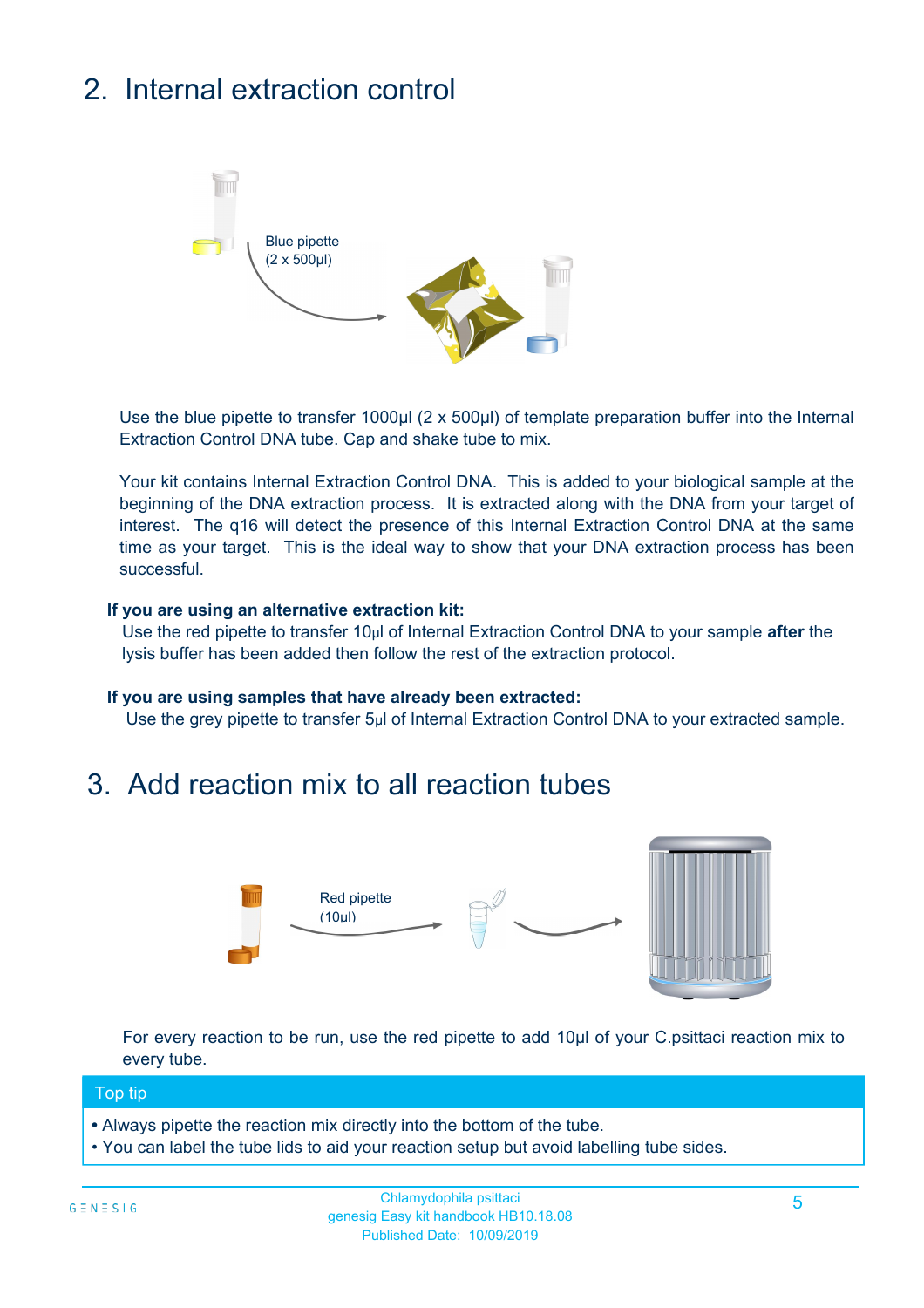### 4. Negative control



For each test you will require a negative control. Instead of DNA, water is used. This sample should typically prove negative thus proving that all of your positive samples really are positive.

To create a negative control reaction simply use the red pipette to add 10µl of the water to the required reaction tubes. Close these tubes after adding the water.

Because some genesig kit targets are common in the environment you may occasionally see a "late" signal in the negative control. The q16 software will take this into account accordingly.

# Top tip

**•** Always add the water to the side of the tube to reduce the introduction of bubbles.

### 5. Set up a test



For each sample you wish to analyse, use the red pipette to add 10µl of your DNA sample to the required reaction tubes. Close these tubes after adding the sample. Always change pipette tips between samples.

#### Top tip

**•** Always add the DNA sample to the side of the tube to reduce the introduction of bubbles.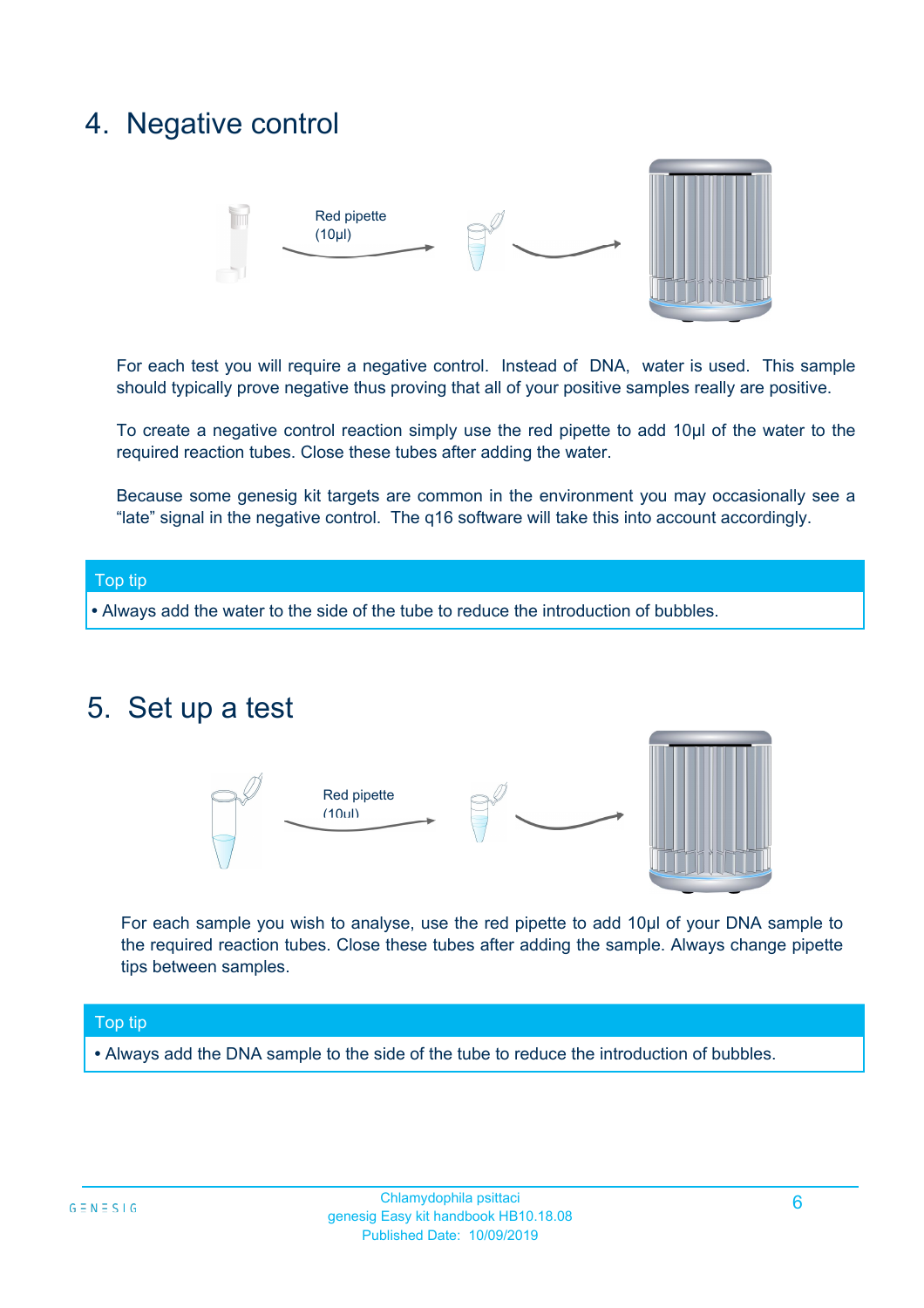## 6. Positive control



Use the blue pipette to transfer 1000µl (2 x 500µl) of template preparation buffer into the positive control template tube. Cap and shake tube to mix.

Each time you run a test you will require a positive control. This is a small portion of DNA from your target of interest. It serves two purposes:

1. It will always test positive so it shows that everything is working as it should be.

2. The q16 software knows how much DNA is present in the positive control. So it can automatically compare your sample of interest with the positive control to calculate the amount of target DNA in your sample.

To create a positive control reaction, simply use 10µl of the positive control instead of your DNA sample.



Take great care when setting up your positive control. The positive control template has the potential to give you a false positive signal in your other samples. Set positive controls up last after all other sample tubes are closed. Always change pipette tips between samples. You may even choose to set up positive controls in a separate room.

#### Top tip

**•** Always add the positive control to the side of the tube to reduce the introduction of bubbles.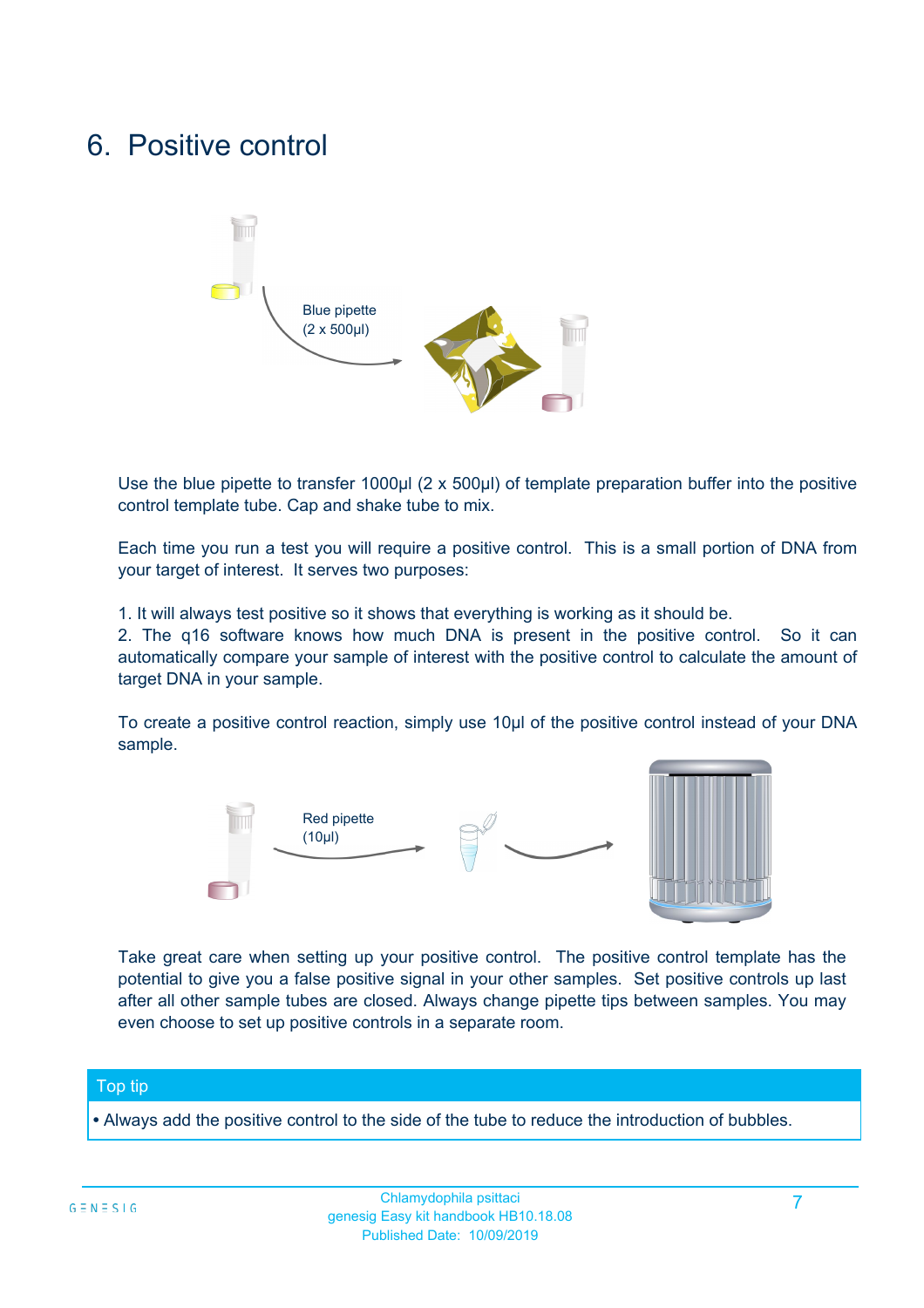# 7. Running the test

Place the tubes into the correct positions in your q16 as defined by the software, this may include positioning of empty tubes to ensure that the q16 lid is balanced. The run can then be started.

|                          | genesig q16 PCR software - 1.2                                               |                                            |                           |                                          | $\qquad \qquad \Box$<br>$\Sigma\!3$ |
|--------------------------|------------------------------------------------------------------------------|--------------------------------------------|---------------------------|------------------------------------------|-------------------------------------|
|                          | Unsaved (New Experiment 2<br>$\vert \cdot \vert$<br><b>Open Experiments:</b> | <b>B</b> Open<br>Save<br>$\frac{1}{2}$ New | Save As                   | <b>C</b> Close<br><b>X</b> Configuration | $G \equiv N \equiv S \mid G$        |
| <b>Stages:</b>           | Setup<br><b>Results</b>                                                      |                                            |                           |                                          |                                     |
| <b>Notes</b>             |                                                                              | <b>Samples</b>                             |                           | <b>Tests</b>                             |                                     |
|                          | <b>Name and Details</b>                                                      | Color<br>Name                              | Note                      | Color<br>Name                            | Note                                |
|                          | New Experiment 2017-10-26 11:06                                              | Sample 1                                   | 4                         | Test 1                                   | ÷                                   |
|                          | Kit type: genesig® Easy Target Detection kit                                 | Sample 2                                   |                           |                                          |                                     |
|                          | Instrument Id:                                                               | Sample 3                                   | $\equiv$                  |                                          | $\qquad \qquad \blacksquare$        |
|                          | Run Completion Time:                                                         | Sample 4                                   |                           |                                          |                                     |
| <b>Notes</b>             | A<br>$\overline{\mathbf{v}}$                                                 | Sample 5                                   | ♦<br>$\ddot{\phantom{1}}$ |                                          | 偷<br>₩                              |
| <b>Well Contents</b>     |                                                                              |                                            |                           | Run                                      |                                     |
| Pos.                     | Test                                                                         | Sample                                     |                           | <b>Run Status</b>                        |                                     |
| $\blacktriangleleft$     | Test 1                                                                       | <b>Negative Control</b>                    | $\blacktriangle$          |                                          |                                     |
| $\overline{2}$           | Test 1                                                                       | Positive Control                           |                           |                                          |                                     |
| $\overline{\mathbf{3}}$  | Test 1                                                                       | Sample 1                                   |                           | Show full log                            |                                     |
| $\overline{4}$           | Test 1                                                                       | Sample 2                                   |                           |                                          |                                     |
| 5                        | Test 1                                                                       | Sample 3                                   |                           | <b>Run Control</b>                       |                                     |
|                          | Test 1                                                                       | Sample 4                                   |                           |                                          |                                     |
|                          |                                                                              |                                            |                           |                                          |                                     |
|                          | Test 1                                                                       | Sample 5                                   |                           |                                          |                                     |
| 6<br>$\overline{7}$<br>8 |                                                                              |                                            | $\overline{\mathbf{v}}$   | Abort Run                                | $\triangleright$ Start Run          |

#### Top tip

- Before loading tubes into the q16, check for bubbles! Flick the bottom of the tubes to remove any bubbles that may have formed during the test setup.
- Apply centrifugal force with a sharp wrist action to ensure all solution is at the bottom of the reaction tube.
- When repeating a test you can use a previous file as a template by clicking 'open' then selecting File name > Files of Type > Experiment file as template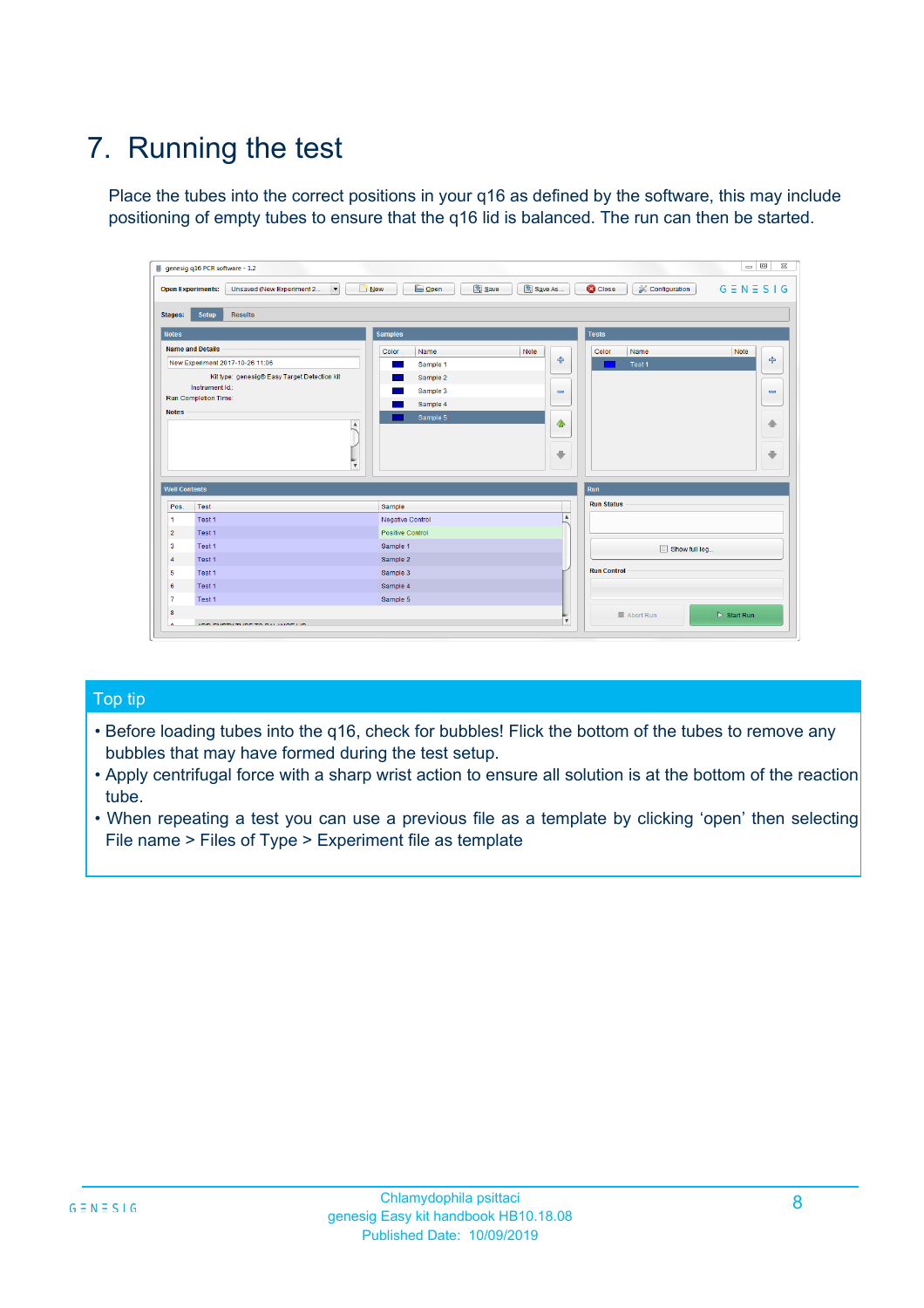### What do my results mean?

Analysis of your data is carried out automatically by the genesig q16. The following information is designed to help you fully understand a result or to troubleshoot:

### "Positive"

#### **Explanation**

Your sample has produced a positive result. Your target of interest is present and you can use the reported quantity.

"Negative"

#### **Explanation**

Your sample has produced a negative result. The target is not present in your sample.

### "Test contaminated"

#### **Explanation**

The Negative Control should be completely free of any DNA. If you see this error message it means that at some point during the setup, the Negative Control has been contaminated with DNA and has given a positive signal. This contamination has invalidated the test. The Positive Control and your test samples are both possible sources of contaminating DNA. The genesig q16 reaction tubes from previous runs will also contain very high amounts of DNA so it is important that these are carefully disposed of after the run is completed and NEVER OPENED. It may be the case that your kits have become contaminated which will lead to the same problem occurring repeatedly.

#### **Solutions**

1. Clean your working area using a commercial DNA remover solution to ensure the area is DNA free at the start of your run and re-run the test

2. If the problem persists then the kit has become contaminated and it will have to be discarded and replaced with a new kit. When you open the new kit, run a simple test to show that changing the kit has solved the problem. Prepare a test which includes only the Positive Control, the Negative Control and one 'mock sample'. For the 'mock sample' add water instead of any sample DNA. The result for the Negative Control and the mock sample should be negative indicating that contamination is no longer present.

#### **Preventive action**

An ideal lab set-up has a 'Clean area' where the test reagents are prepared and a 'sample area' where DNA samples and the Positive Control template are handled. The best workflow involves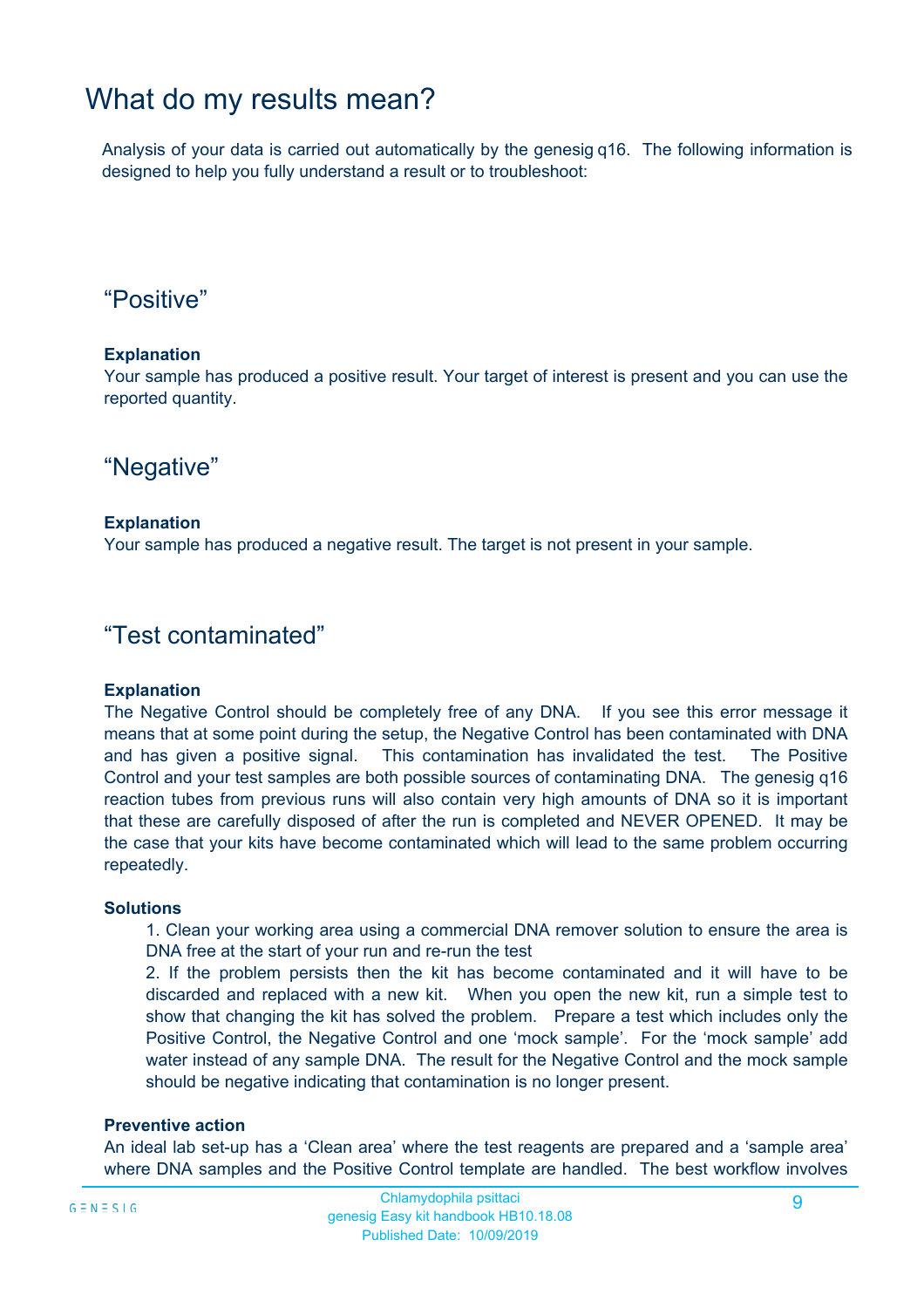setting up all the test components (excluding the positive control template) in the clean area and then moving the tests to the sample area for sample and Positive Control addition. If this method is followed then the kit components are always kept away from possible sources of contamination. For extra security the Negative Control can be completely prepared and sealed in the clean area. All work areas should be decontaminated regularly with DNA remover.

### "Sample preparation failed"

#### **Explanation**

The test has failed because the quality of the sample was not high enough. The Internal Extraction Control component identifies whether the sample has been prepared correctly and is of suitable quality. This error message means that this quality control test has failed and the sample quality is not high enough for analysis.

#### **Solutions**

1. Check the sample preparation protocol for any user errors then repeat.

2. Poor quality samples can result from overloading the sample preparation protocol with too much starting material. Try reducing the amount of starting material then repeat.

3. Failing to add the Internal extraction Control DNA to your sample during the sample preparation protocol can also lead to a reported result of "sample preparation failed". Ensure that this step has not been overlooked or forgotten. If your samples are derived from an archive store or from a process separate from your genesig Easy extraction kit; you must add 5µl of Internal Extraction Control DNA into each 0.5ml of your sample to make it suitable for use on the q16.

### "Positive result, poor quality sample"

#### **Explanation**

The test is positive so if you are only interested in obtaining a 'present or absent' answer for your sample then your result is reliable. However, the test contains an Internal Extraction Control component that identifies if the sample is of high quality. This quality control test has failed and the sample is not therefore of high enough quality to accurately calculate the exact copy number of DNA present. If you require quantitative information for your sample then proceed with the solutions below.

#### **Solution**

For appropriate solutions, read the "Sample preparation failed" section of this handbook.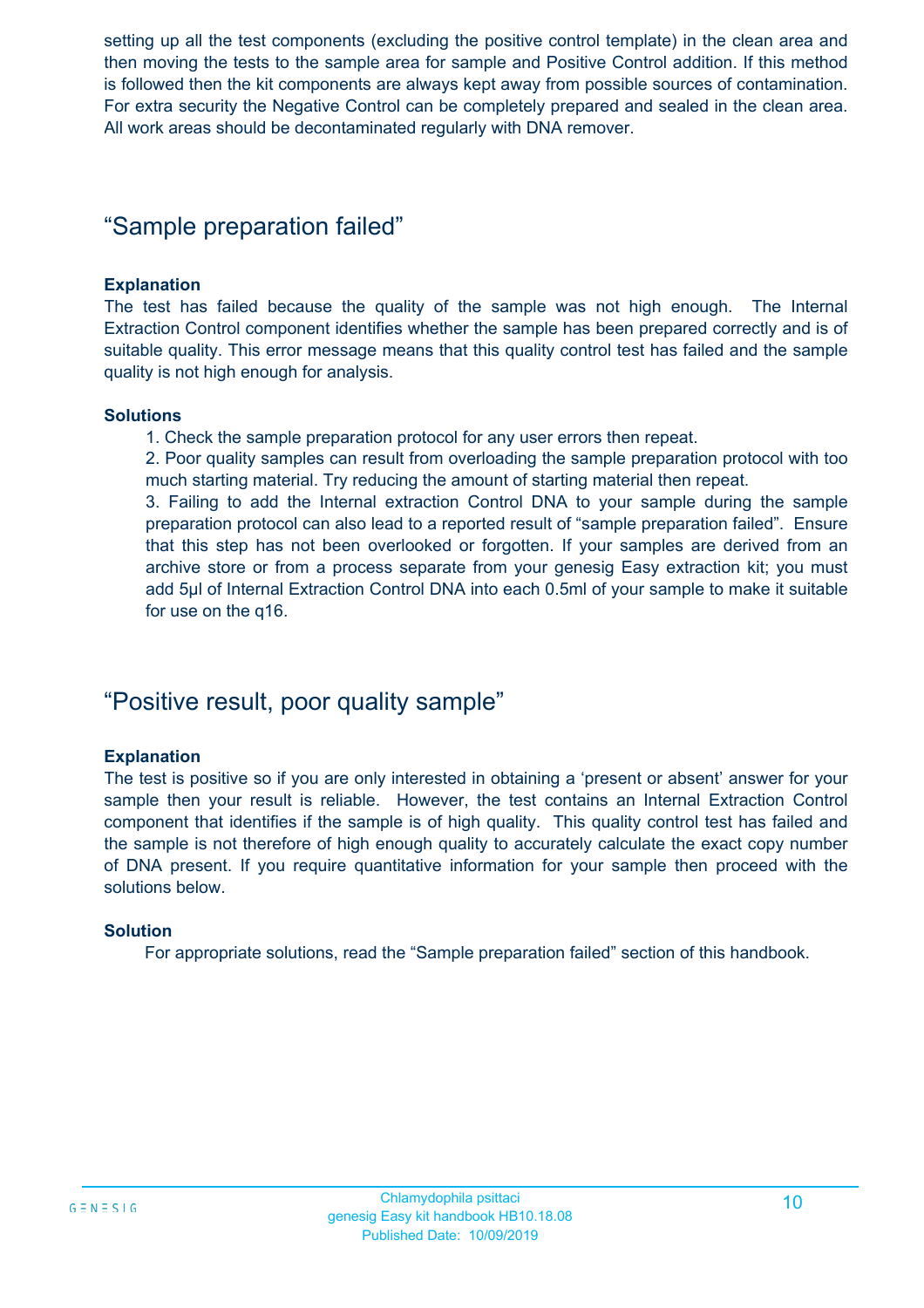### "Test failed"

#### **Explanation**

The test has failed because the Positive Control has not worked. The Positive Control is present to show that all aspects of the test are working correctly together. When this control test fails, the test as a whole is invalidated. This finding indicates that a problem has occurred in the reaction set-up part of the experiment and has nothing to do with sample preparation.

#### **Solutions**

1. Check the entire workflow and test set-up to look for any user errors, then repeat the test e.g. have the right colour pipettes and solutions been used with the correct tubes?

2. Ensure the positive and negative controls are inserted into the correct wells of your q16.

3. A component of the test may have 'gone off' due to handing errors, incorrect storage or exceeding the shelf life. When you open a new kit, run a simple test to show that changing the kit has solved the problem. Prepare a test which includes only the Positive Control, the Negative Control and one 'mock sample'. For the 'mock sample' add internal control template instead of any sample DNA. If the Positive Control works, the mock sample will now be called as a negative result.

### "Test failed and is contaminated"

#### **Explanation**

The Positive Control is indicating test failure, and the Negative Control is indicating test contamination. Please read the "Test Failed" and "Test contamination" sections of this technical support handbook for a further explanation.

#### **Solution**

For appropriate solutions, read both the "Test failed" and "Test contaminated" sections of this handbook.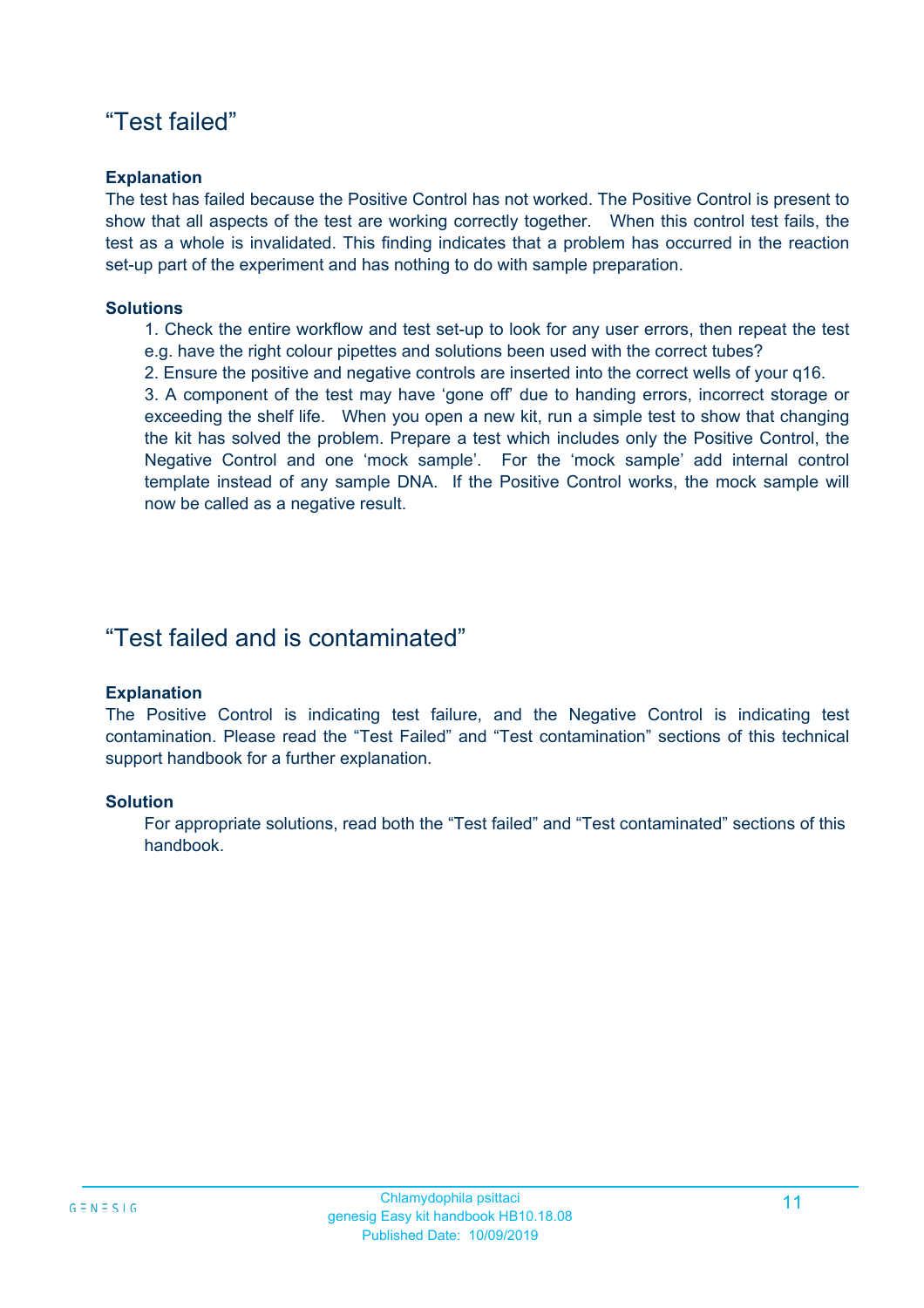# Chlamydophila psittaci

Chlamydophila psittaci is an obligate, Gram-negative, intracellular bacterium that infects several bird species and was previously classified as Chlamydia psittaci. Its genome is a circular DNA chromosome with a circular plasmid of 7553 nucleotides encoding genes for the outer membrane proteins. Infection with this bacterium causes Psittacosis, an infection that in birds is also called parrot fever and in humans can lead to pneumonia or ornithosis.

C. psittaci is transmitted in respiratory droplets in an elementary body form which is not active. the droplets are inhaled providing the bacteria access to a new host. The elementary body attaches to cells of the respiratory tract via the bacterial outer membrane protein (Omp1) and are engulfed by phagocytosis. In the endosome, the elementary bodies transform into reticulate bodies which then undergo binary fission for up to 20 hours before turning back into elementary bodies. After replication, the endosome is lysed by the sheer volume of elementary bodies, releasing them to infect nearby host cells.

Signs of avian chlamydiosis include lethargy, anorexia and ruffled feathers. They may also have nasal or ocular discharge and green to yellow diarrhoea. Symptoms of the disease in humans include fever, headache, muscle ache and respiratory tract symptoms. Psittacosis can be treated with antimicrobial therapies including Tetracycline or macrolides. Control measures to prevent transmission to humans include isolation of newly acquired birds and implementation of rigorous disinfection measures to prevent the spread of infection.

There are 8 known serovars of Chlamydophila psittaci, and each is associated with a different Order of birds e.g., serovars A and F in psittacines, B in pigeons and doves, and C in ducks and geese.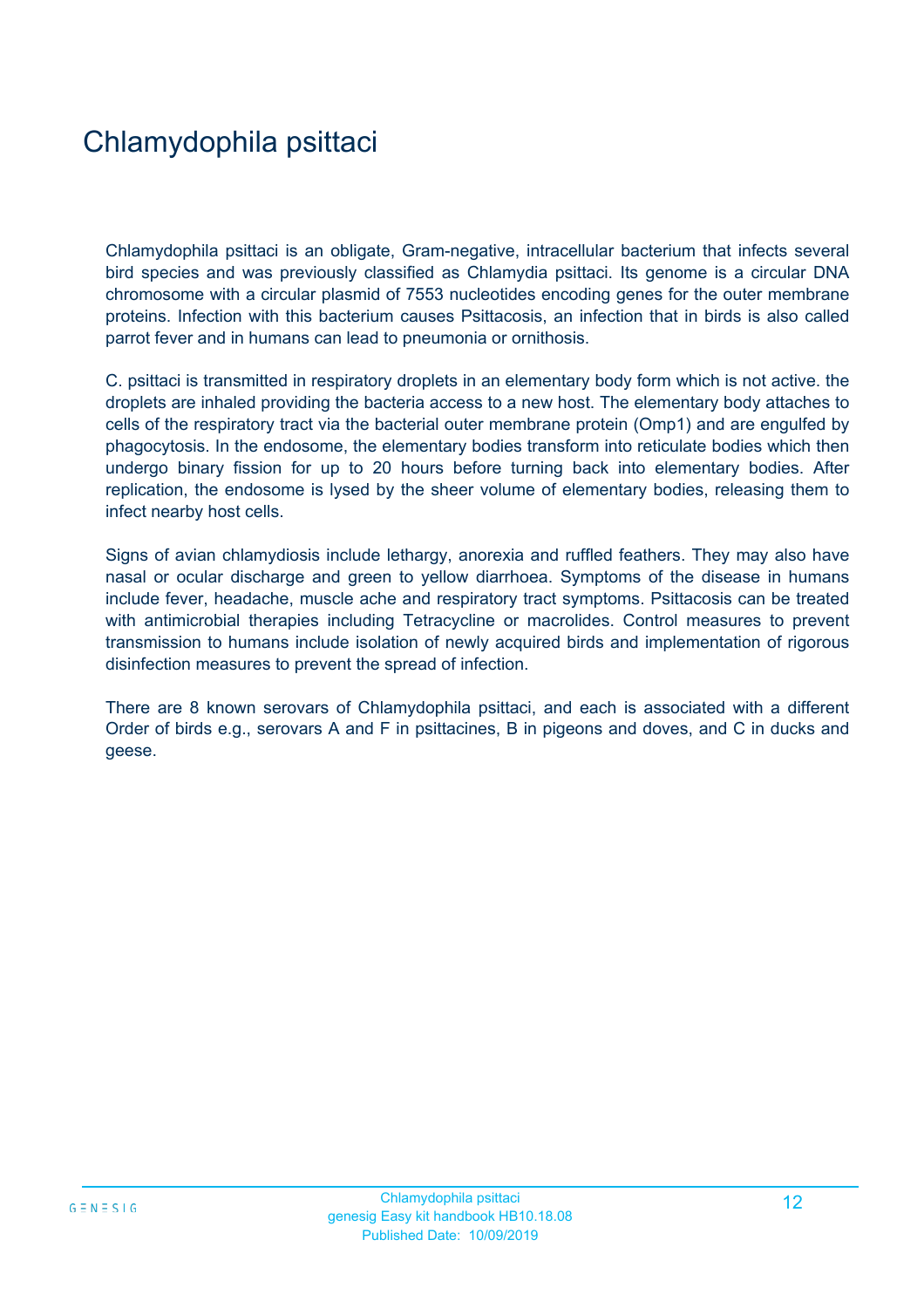# **Specificity**

The Primerdesign genesig Kit for Chlamydophila psittaci (C.psittaci) genomes is designed for the in vitro quantification of C.psittaci genomes. The kit is designed to have a broad detection profile. Specifically, the primers represent 100% homology with over 95% of the NCBI database reference sequences available at the time of design.

required releases new versions.<br>This primers used to develop this kit have been adapted from the recent paper below: The dynamics of genetic variation means that new sequence information may become available after the initial design. Primerdesign periodically reviews the detection profiles of our kits and when

Opota, O. et al., (2015) Improving the molecular diagnosis of Chlamydia psittaci and Chlamydia abortus infection with a species-specific duplex real-time PCR. J. Med. Microbiol. 64, 1174–1185

If you require further information, or have a specific question about the detection profile of this kit then please send an e.mail to enquiry@primerdesign.co.uk and our bioinformatics team will answer your question.